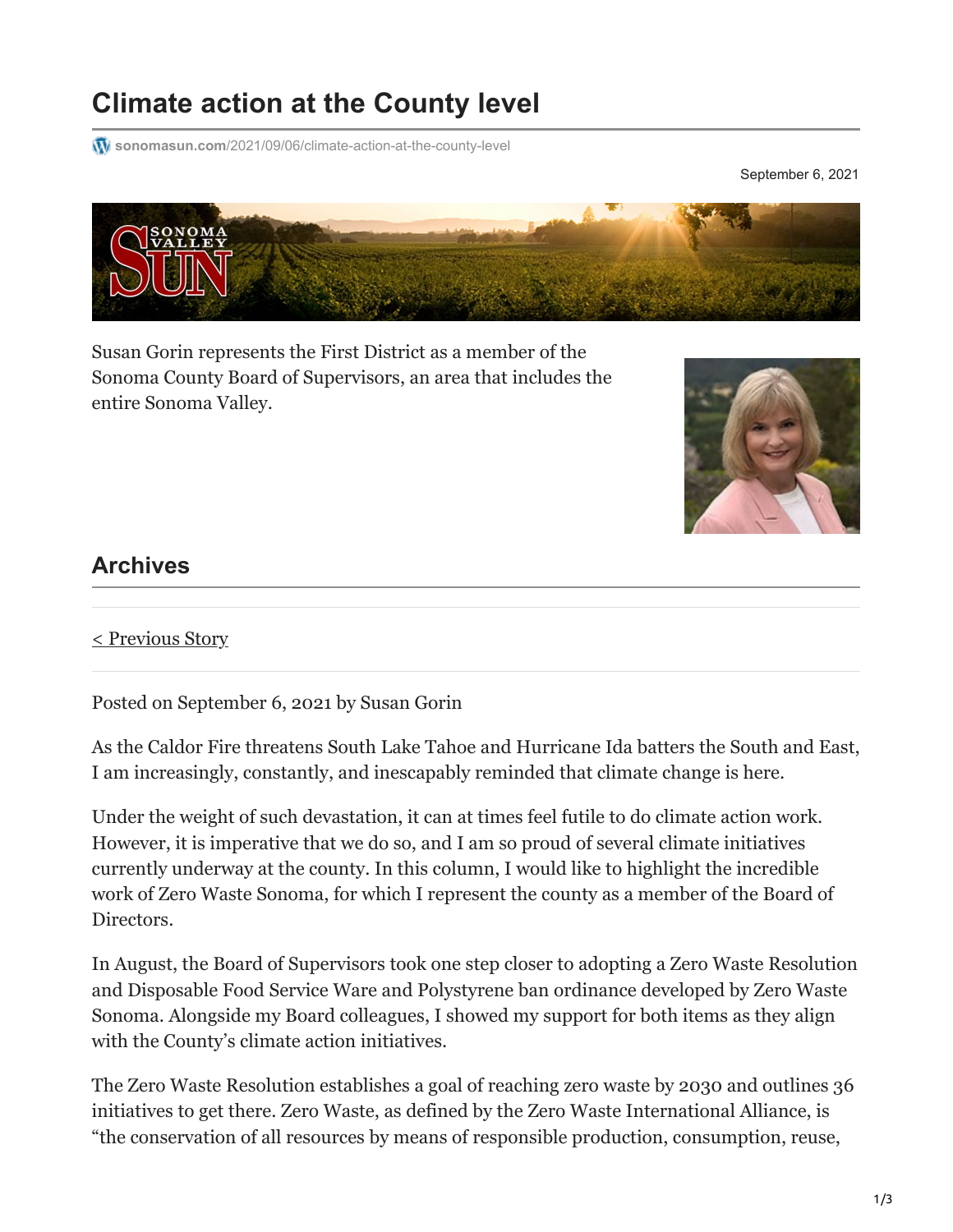and recovery of products, packaging, and materials without burning and with no discharges to land, water, or air that threaten the environment or human health."

The City of Sonoma already adopted the ordinances; thank you Mayor Agrimonti for your work on this agency board.

If approved later this month, the Disposable Food Service Ware and Polystyrene ban would go into effect in January 2022, which provides time to educate local businesses on approved recyclable and compostable food service ware products. This also gives local businesses time between September through the end of December to replace polystyrene products with appropriate alternatives.

The ordinance addresses six areas:

1. Prohibits polystyrene foam food ware distributed by food and beverage providers.

2. Prohibits polystyrene foam food ware and specified polystyrene foam products sold by retail stores.

3. Requires food/beverage providers and special events to use of unlined, fiber only compostable products or recyclable food service ware.

4. Requires food/beverage providers to provide single-use straws, beverage lids, cutlery and to-go condiment packages only upon request. Customer may ask for the particular items, food providers may offer specific items, or the establishment may utilize a self-service area.

5. Requires food/beverage providers to provide service ware products without added fluorinated chemicals (PFAS).

6. Encourages use of reusables through optional fee for single-use or credit to customers providing their own containers.

There are many alternate food service ware products that are compostable, recyclable or those that can be cleaned and reused. Zero Waste Sonoma created a list of alternative [products that can be found at https://zerowastesonoma.gov/uploads/documents/FINAL\\_](https://zerowastesonoma.gov/uploads/documents/FINAL_PS_Alternatives-3-21.pdf) PS Alternatives-3-21.pdf.

Additionally, I would like to recognize Zero Waste Sonoma's Household Hazardous Waste Manager, Courtney Scott, for receiving the California Product Stewardship Council's Associate of the Year Award. This is a huge honor for Courtney to be recognized for her tremendous contribution Sonoma County's Household Hazardous Waste programs and Extended Producer Reasonability (EPR) efforts.

EPR is a strategy to place a shared responsibility for end-of-life product management on producers, and other entities involved in the product chain, instead of the general public. EPR also encourages product design changes that minimize negative impacts on human